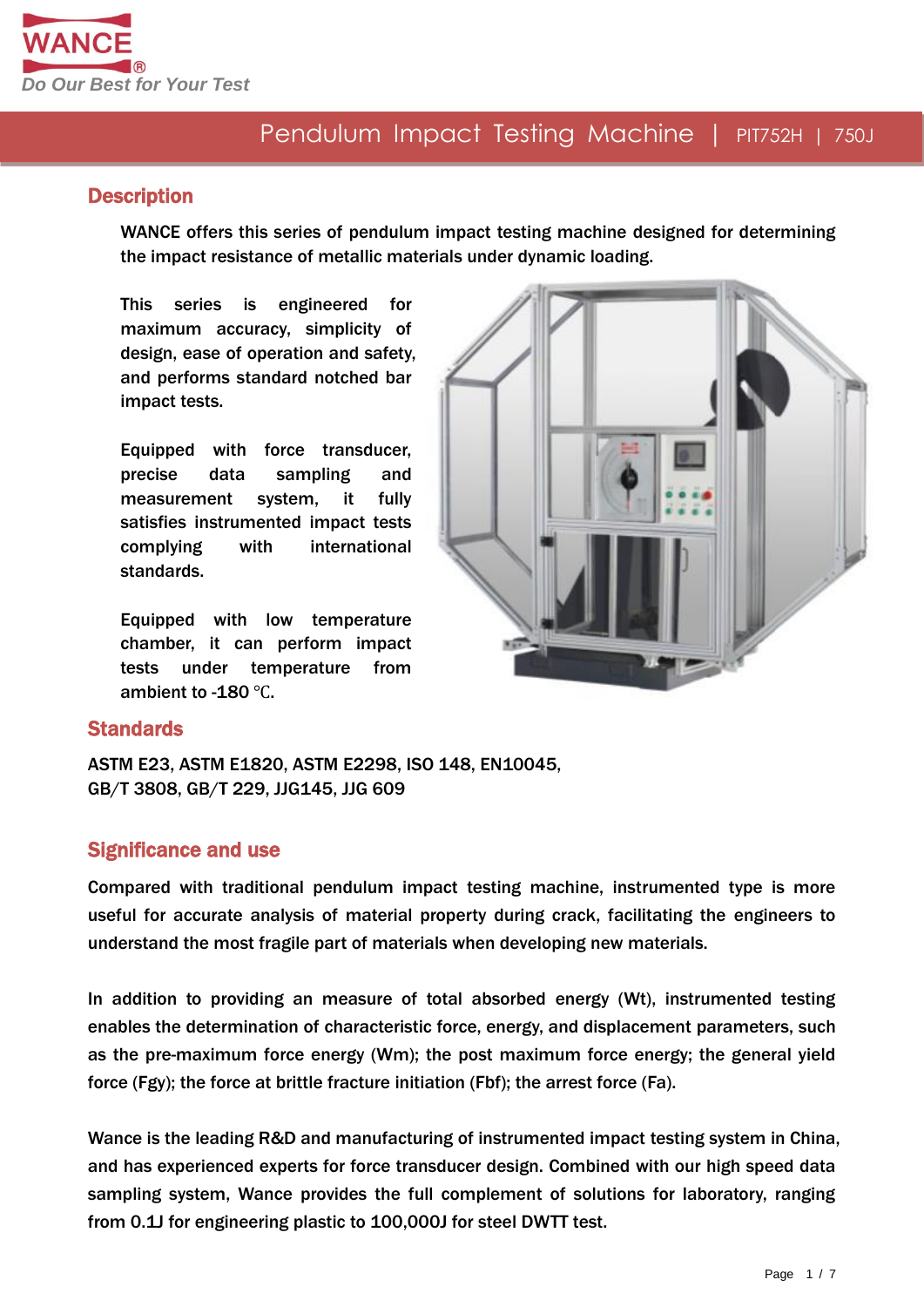#### Machine structure

The basic model consists of a heavy steel base on which the specimen holder (anvil) and a heavy-duty cast steel upright are mounted.



- 
- 3 Specimen collection device 4 Control panel
- 
- 7 Touch screen 8 Striker
- 9 Protection shield

## Framework

The framework is processed with one body casting. Front and rear columns are symmetric with single beam support axis, with high stiffness and precision.

The framework is made from ductile cast iron with high strength and stiffness, and with good capability of vibration absorbing.

The seat mass is 822kg, 15 times than 750J pendulum mass (54.65), fully complying with standards that seat mass must be 12 times than pendulum mass.

- 
- 1 Framework 2 Specimen supports and anvils
	-
- 5 Pendulum 6 Dial gauge display
	-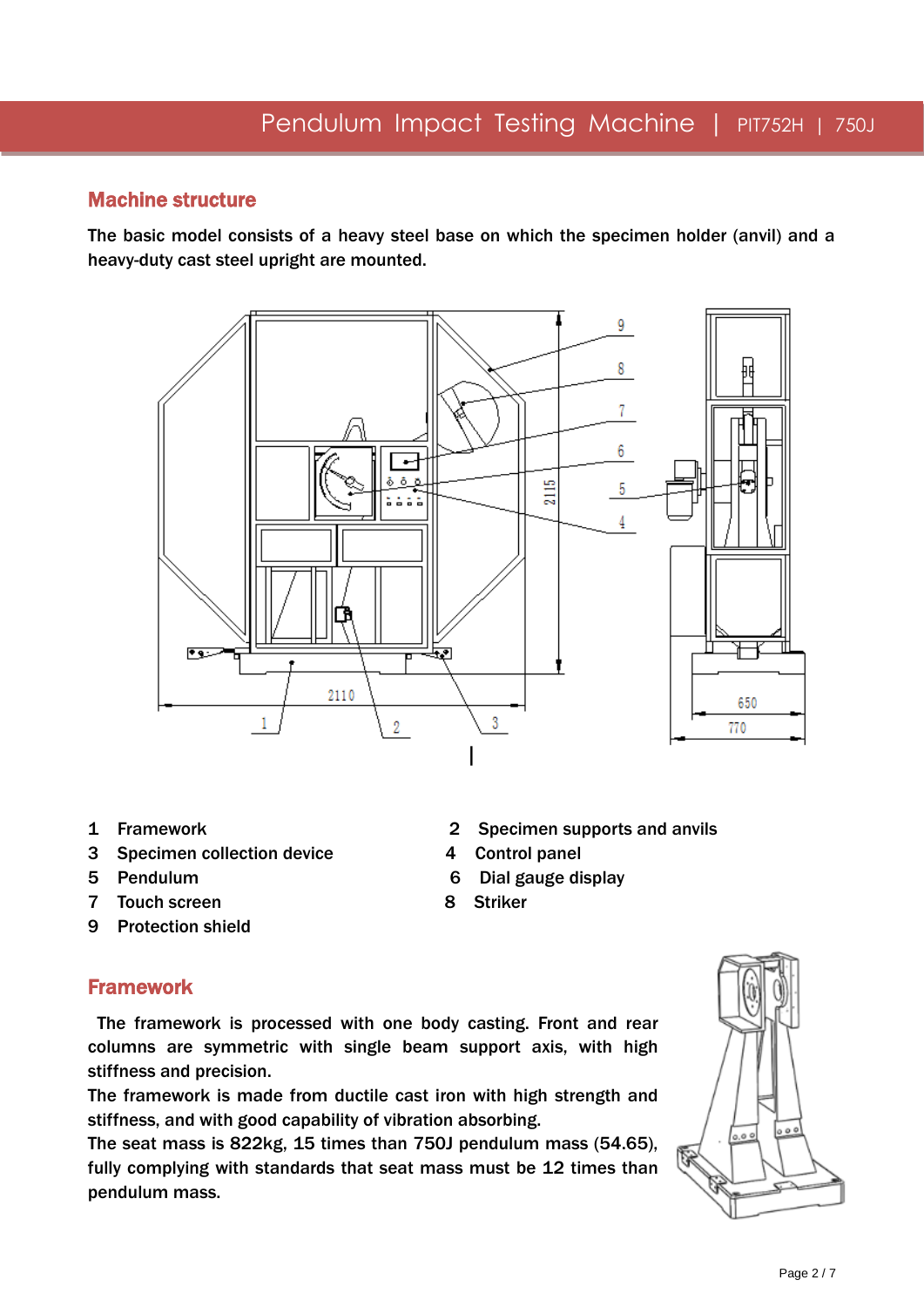#### Pendulum

Pendulum is designed with 3D CAD software, greatly ensuring the striking center accuracy and pendulum moment precision. High strength pendulum rod highly reduces vibration after impact.





Striking knife is tightened by wedge block, simple to change. Striking knife is available with R2 and R8, fully complying with ASTM, JIS, DIN, GB, ISO, EN and other standards.

Striking knife is made of anti-wearing high speed tool steel with hardening treatment, and hardness is larger than HRC60, with high strength, ductility and abrasion resistance.

#### Supports and anvils

Anvil shape is rhombus and can be used in any direction, meaning the using life is 4 times than traditional anvil.

The anvil material is high speed tooling steel CW6Mo5Cr4V2 after hardening treatment, and the hardness is larger than HRC60, with high strength, ductility and abrasion resistance.

It is very simple to change anvils with inner hexagon spanner. The anvil is machined by special process with high precision and good interchangeability.

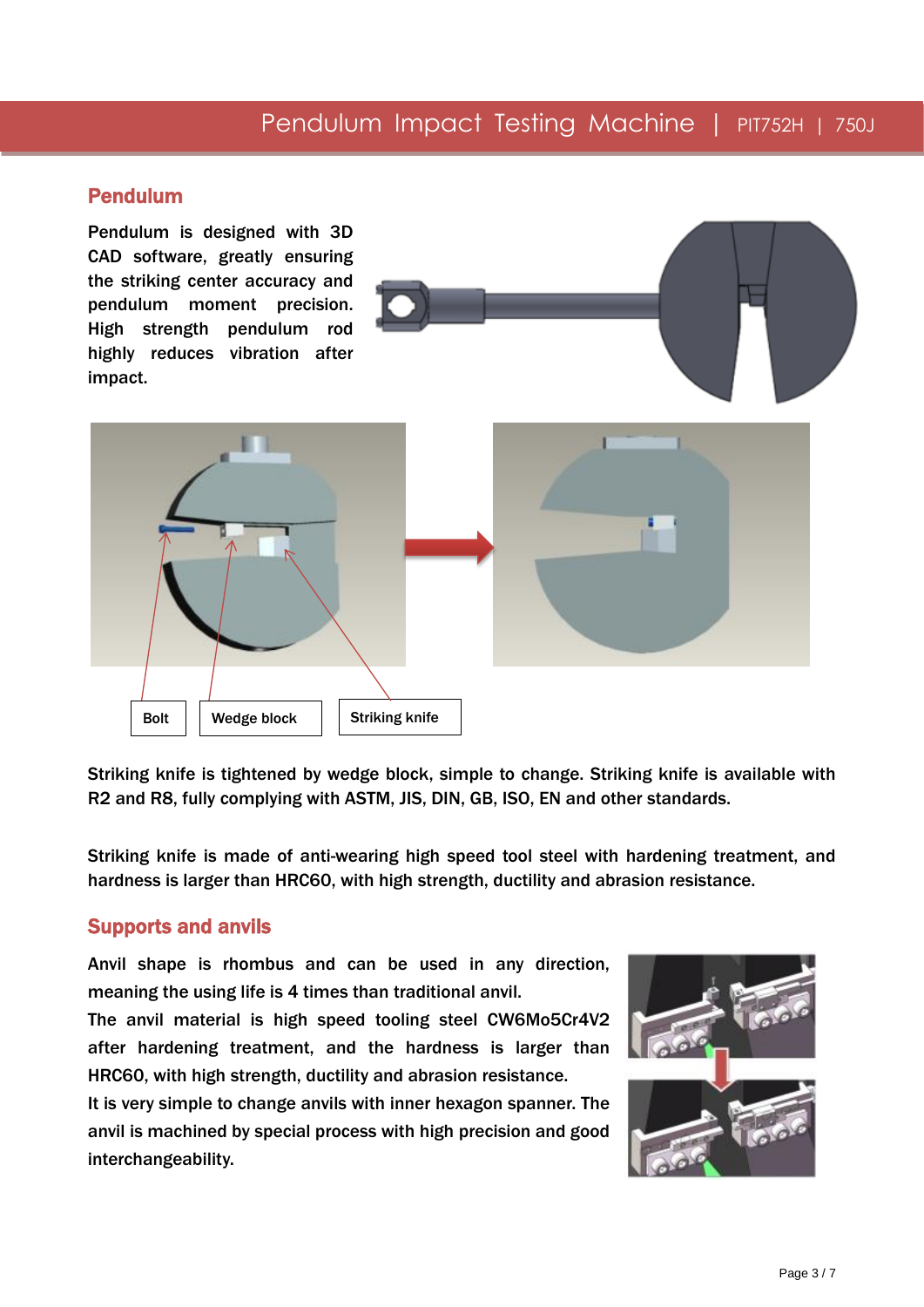### Energy display system

Three types of energy display are available:

- $\triangleright$  Dial gauge: simple and direct to read impact energy
- $\triangleright$  Wide view touch screen
- $\triangleright$  Computer with test software



| TestPilot PIT                            |                                                 |                                                                          |                        |                                  |                                |      |                        |                                         |                         |                           |                     |                       |                  |           |                                   | п                                                                           |
|------------------------------------------|-------------------------------------------------|--------------------------------------------------------------------------|------------------------|----------------------------------|--------------------------------|------|------------------------|-----------------------------------------|-------------------------|---------------------------|---------------------|-----------------------|------------------|-----------|-----------------------------------|-----------------------------------------------------------------------------|
| $T$ (Test)                               | <b>Test parameters and results</b><br>$\bullet$ |                                                                          |                        |                                  |                                |      |                        |                                         |                         |                           |                     | <b>Test Value</b>     |                  |           |                                   |                                                                             |
|                                          |                                                 | IT Racord Dote                                                           | - New                  |                                  | 2011-11-29-89-33-34            |      |                        |                                         |                         | <b>Open</b>               |                     | <b>Cyllename</b>      | -F Detate        | C Dave as |                                   | 10<br>Number                                                                |
|                                          | ٠                                               | Doesmen Illate Testing Machine Testing Condition Test Standard Test Date |                        |                                  |                                |      |                        |                                         | 2008-11-01              | Specimen                  |                     | Auditing Tester       |                  |           |                                   | lipecimen.<br>Cancel<br>Charging                                            |
|                                          |                                                 | Spectmen<br>Nomber                                                       | <b>Batch</b><br>Number | 3309                             | <b>Specification:</b><br>drams | OWEN | Irero.                 | Length Width Thickness<br><i>terero</i> | Gogt<br>Depth (mm) Type | Gap                       | <b>Direction</b>    | Speciment<br>Quantity | Temperature (*C) | Impact    | Impact<br>Energy 160 Energy 260 B | Current Angle<br>00                                                         |
|                                          | ٠                                               | T                                                                        |                        |                                  |                                | 35   | 10                     | 10                                      |                         | v                         | <b>Verbcal</b>      |                       | 64               |           |                                   |                                                                             |
|                                          |                                                 |                                                                          |                        |                                  |                                | 55   | 70                     | 10                                      |                         | ν                         | Verlical            |                       | 84               |           |                                   | Current Energy                                                              |
|                                          |                                                 |                                                                          |                        |                                  |                                | 45   | 10                     | 10                                      |                         | v                         | <b>Verscar</b>      |                       | 84               |           |                                   | 0 <sub>0</sub>                                                              |
|                                          |                                                 | Ŧ                                                                        |                        |                                  |                                | 46   | $\overline{10}$        | $\overline{10}$                         |                         | π                         | Webcat              |                       | 184              |           |                                   | Angle of pendulum<br>position                                               |
|                                          | ٠                                               |                                                                          |                        |                                  |                                | 35   | 10                     | $\overline{10}$                         |                         | π                         | <b>Verbrat</b>      |                       | $-84$            |           |                                   | 0.0                                                                         |
|                                          |                                                 |                                                                          |                        |                                  |                                |      |                        |                                         |                         |                           |                     |                       |                  |           |                                   | Angle of raised.<br>0.0                                                     |
|                                          |                                                 |                                                                          |                        |                                  |                                |      |                        |                                         |                         |                           |                     |                       |                  |           |                                   | Absorbed Energy<br>0.0                                                      |
|                                          |                                                 |                                                                          |                        |                                  |                                |      |                        |                                         |                         |                           |                     |                       |                  |           |                                   |                                                                             |
| Test State                               |                                                 |                                                                          |                        |                                  |                                |      |                        |                                         |                         |                           |                     |                       |                  |           |                                   | Pendulum Energy<br>450                                                      |
| [Data]                                   |                                                 |                                                                          |                        |                                  |                                |      |                        |                                         |                         |                           |                     |                       |                  |           |                                   | Temperature (°C)<br>EV<br>森直                                                |
| <b>Setting]</b>                          |                                                 |                                                                          |                        |                                  |                                |      |                        |                                         |                         |                           |                     |                       |                  |           |                                   | 百百<br>svl                                                                   |
| [System]                                 | $\left  \cdot \right $                          |                                                                          |                        |                                  |                                |      |                        |                                         |                         |                           |                     |                       |                  |           | $\blacksquare$                    | 12-03-07 09:01:58                                                           |
|                                          |                                                 |                                                                          |                        |                                  |                                |      |                        |                                         | Impact Console          |                           |                     |                       |                  |           |                                   |                                                                             |
| Test State                               |                                                 | Specimee Specimes<br>Cheroma:                                            | Feeding                | Collect <sup>1</sup><br>Specimen | PC Control                     |      | Tenp.<br><b>Albret</b> |                                         | Test Control<br>W Lock  | Fishdulum<br><b>Harpe</b> | Pandulum<br>Release |                       | Auto first.      |           |                                   | System Intornation<br>System establish successfully!<br>Canourication taked |
| Pendum Pendum Impect<br>Raisa<br>Raleese |                                                 |                                                                          |                        |                                  |                                |      |                        |                                         |                         |                           |                     |                       |                  |           |                                   |                                                                             |

Standard test software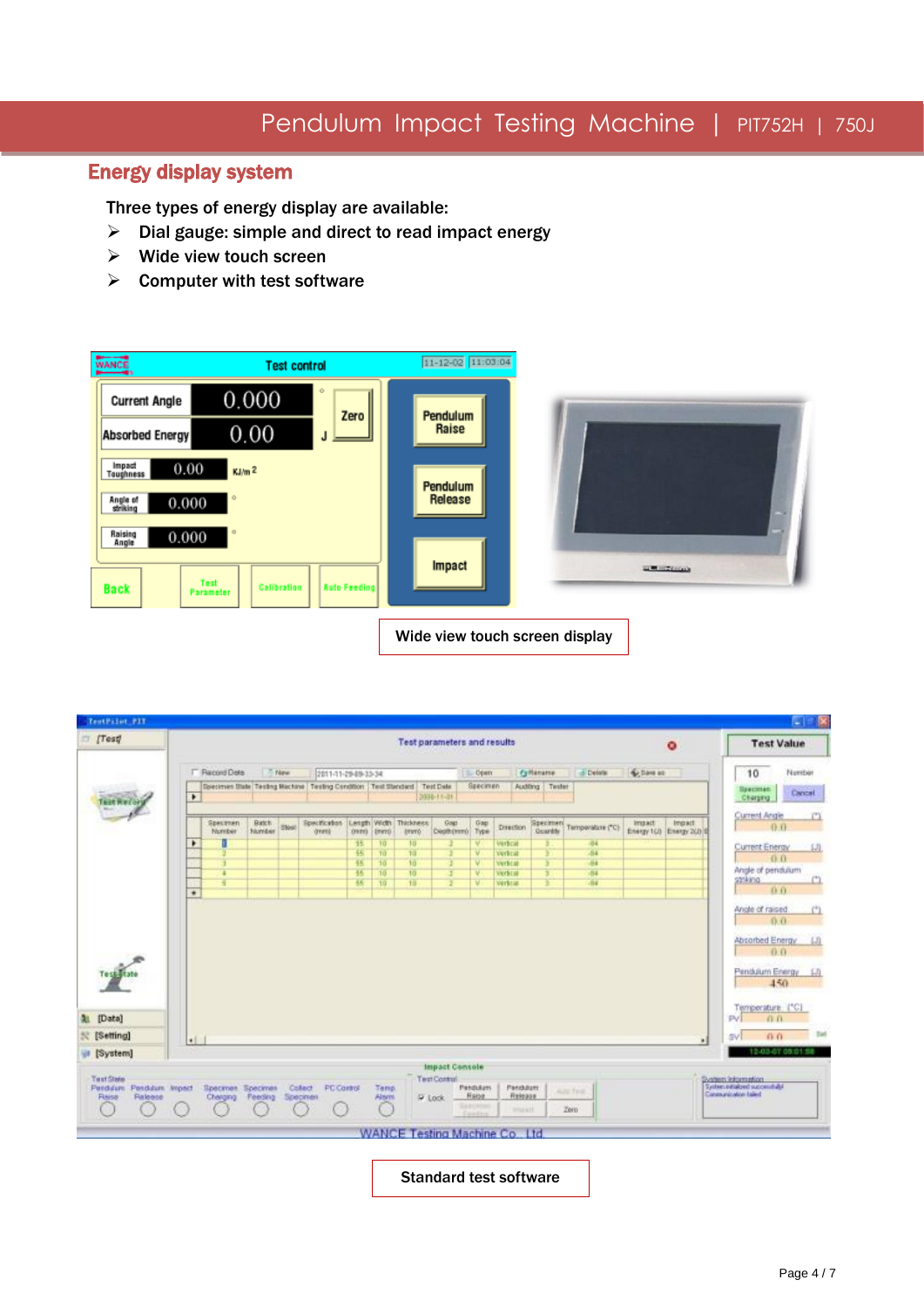#### Specimen collection system

- $\triangleright$  Motorized device is used for collecting broken specimens after impact, instead of manual cleaning, which fully prevents striker from getting stuck
- $\triangleright$  Unique specimen filtering function: automatically judge and transport qualified and unqualified specimens to different collecting box



#### Safety system

This series of machine has fully closed protection shield to protect operator against specimen splitting during test, and to deny any access to the inside during test. Built-in door interlock further ensures operator safety. The protection shield is constructed with aluminum alloy profile for frame and fiber glass for easy observation. Split-type door design is simple to repair and change pendulum.

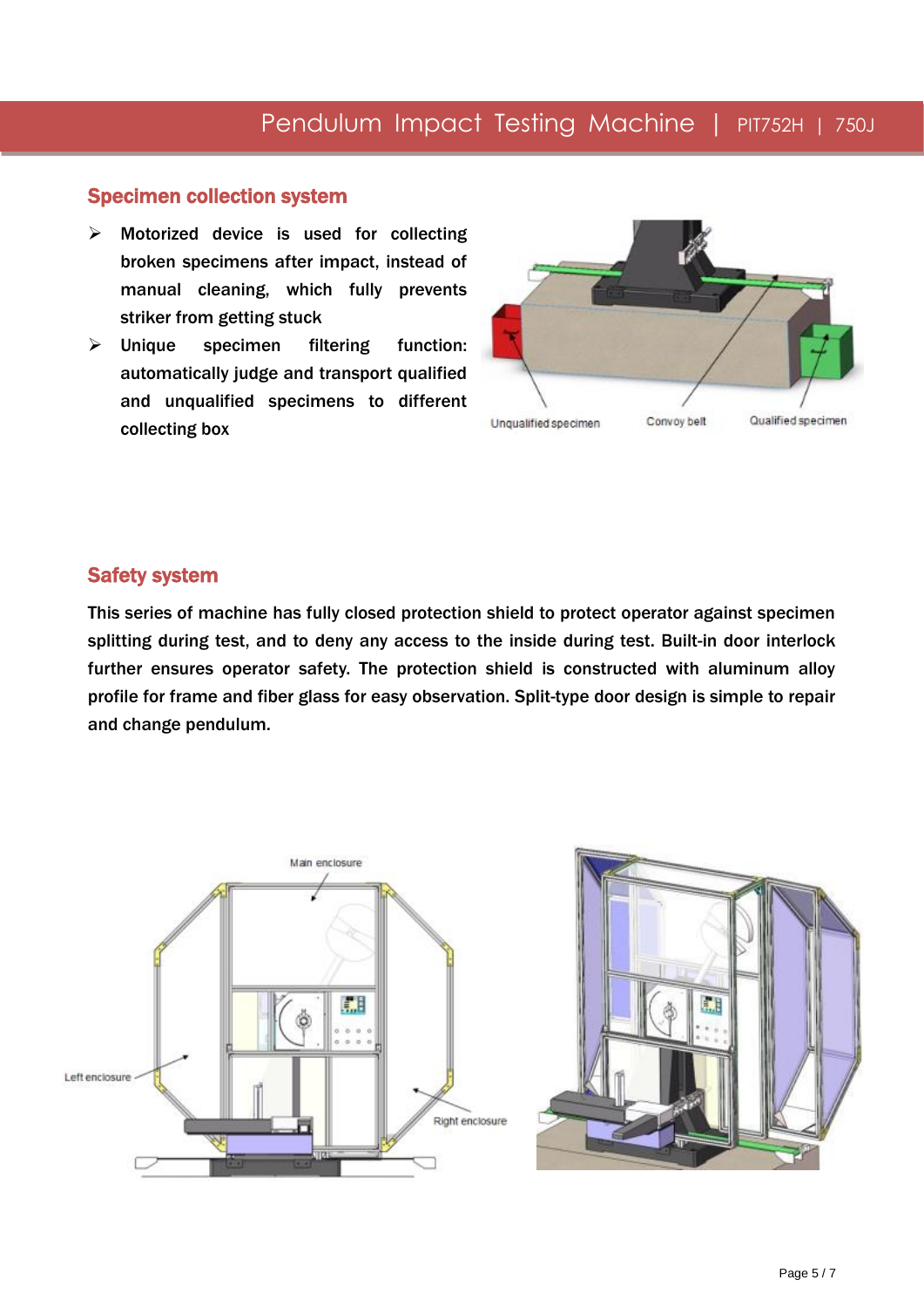## Specifications for main machine

|                | <b>Name</b>                                                   | <b>Description</b>            |  |  |  |
|----------------|---------------------------------------------------------------|-------------------------------|--|--|--|
|                | Maximum impact energy                                         | 750J, 600J, 450J, 300J        |  |  |  |
|                | Angle resolution                                              | 0.025°                        |  |  |  |
|                | Distance from the axis of support to the center of percussion | 750mm                         |  |  |  |
|                | <b>Velocity of striking</b>                                   | 5.24m/s                       |  |  |  |
|                | Angle of striking                                             | 30°~150°, adjustable          |  |  |  |
|                | Span                                                          | 40 <sub>mm</sub>              |  |  |  |
| Anvil          | Radius of curvature of supports                               | 1mm                           |  |  |  |
|                | Angle of taper of supports                                    | $11^\circ + 1^\circ$          |  |  |  |
|                | Radius of striking edge                                       | $2mm(R2)$ or $8mm(R8)$        |  |  |  |
| Instrumented   | Angle of striking tip                                         | $30^{\circ}$                  |  |  |  |
| striking knife | Thickness of striker                                          | 16 <sub>mm</sub>              |  |  |  |
|                | Dimension (with protection shield)                            | 1960 x 680 x 2000 mm          |  |  |  |
|                | Weight                                                        | 800 <sub>kg</sub>             |  |  |  |
|                | Power supply                                                  | <b>5A</b><br>50Hz<br>380V±10% |  |  |  |

## Standard configurations:

| <b>Name</b>                                   |                                        | <b>Model</b>     |                  |                  |  |
|-----------------------------------------------|----------------------------------------|------------------|------------------|------------------|--|
|                                               | <b>Description</b>                     | <b>PIT752H-2</b> | <b>PIT752H-3</b> | <b>PIT752H-4</b> |  |
|                                               | Frame                                  | $\sqrt{}$        | $\sqrt{}$        | $\sqrt{}$        |  |
|                                               | Pendulum lock/release system           | $\sqrt{}$        | $\sqrt{}$        | $\sqrt{}$        |  |
|                                               | Driving system                         | $\sqrt{}$        | $\sqrt{}$        | $\sqrt{}$        |  |
|                                               | Angle measurement system               | $\sqrt{2}$       | $\sqrt{}$        | $\sqrt{}$        |  |
| <b>Framework</b>                              | <b>SIMENS PLC control</b>              | $\sqrt{}$        | $\sqrt{}$        | $\sqrt{}$        |  |
|                                               | Dial gauge display                     | $\sqrt{}$        | $\sqrt{}$        | $\sqrt{}$        |  |
|                                               | <b>Touch screen</b>                    | $\sqrt{}$        | $\sqrt{2}$       | $\sqrt{}$        |  |
|                                               | <b>Protection shield</b>               | $\sqrt{}$        | $\sqrt{}$        | $\sqrt{}$        |  |
|                                               | Other auxiliary parts                  | $\sqrt{}$        | $\sqrt{}$        | $\sqrt{}$        |  |
| Servo motor                                   |                                        | $\sqrt{}$        | $\sqrt{}$        | $\sqrt{}$        |  |
| Instrumented impact system<br>(model: IIS105) | Data sampling card<br>Data Conditioner |                  |                  | √                |  |
|                                               | Instrumented test software             |                  |                  |                  |  |
| <b>Software</b>                               |                                        |                  | $\sqrt{2}$       | $\sqrt{}$        |  |
|                                               | Span adjusting device                  |                  |                  |                  |  |
|                                               | specimen center alignment device       |                  |                  |                  |  |
| <b>Accessories</b>                            | inside-hexagonal spanner               | $\sqrt{ }$       | $\sqrt{}$        | V                |  |
|                                               | foundation bolts                       |                  |                  |                  |  |
|                                               | wedge block                            |                  |                  |                  |  |